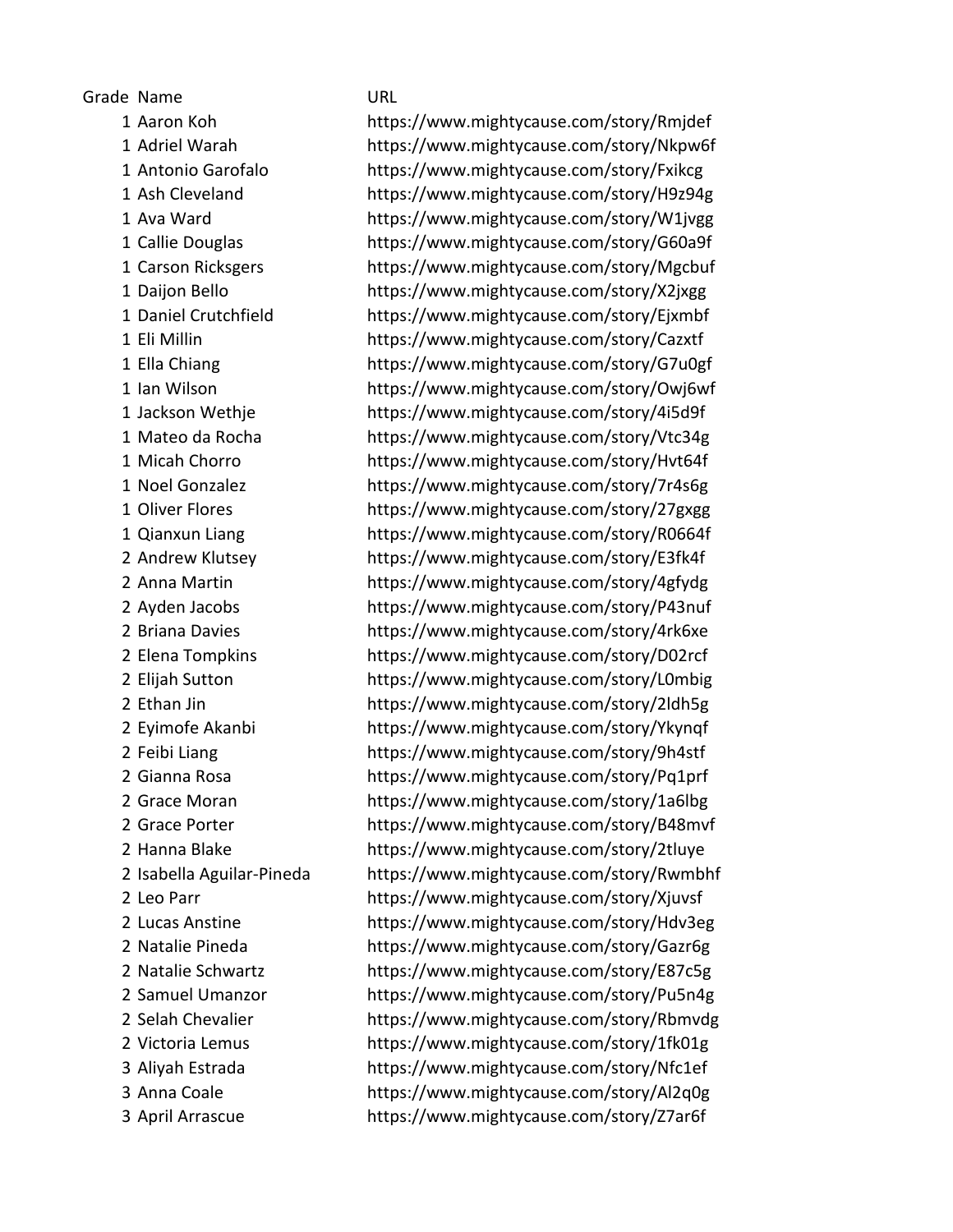Aria Yu https://www.mightycause.com/story/3q6s0f Cooper Pennel https://www.mightycause.com/story/Jad6xf Daniel Garcia Fernandez https://www.mightycause.com/story/Ddjp6g Dillon Wilson https://www.mightycause.com/story/V2o87f Giuliana Lazarte-Carbajal https://www.mightycause.com/story/L68sif Henry Marcantonio https://www.mightycause.com/story/U3l6xf Jocelyn Dong https://www.mightycause.com/story/On62if Julian Arrey https://www.mightycause.com/story/Btx8ze Kaycey Jaramillo https://www.mightycause.com/story/5oj76f Kessiena Omorode https://www.mightycause.com/story/R5w7xf Michelle Ward https://www.mightycause.com/story/A0puif Nicolette Hepler https://www.mightycause.com/story/S8onhg Rachel DeCarlo https://www.mightycause.com/story/Ovdprf Simonne Wong https://www.mightycause.com/story/2m1g1g William Foster https://www.mightycause.com/story/Fdmm8f Alekzander Doss https://www.mightycause.com/story/Hd27cf Alexander Anstine https://www.mightycause.com/story/C9veyf Benjamin Elliott https://www.mightycause.com/story/9fio9f Benjamin Mayorga https://www.mightycause.com/story/Bcqrif Brooke Wethje https://www.mightycause.com/story/R6amqf Charis Brinson https://www.mightycause.com/story/9pm6vf Charles Tompkins https://www.mightycause.com/story/Sdn5ff Claire Wilson https://www.mightycause.com/story/I5ko2g Elyse Chiang https://www.mightycause.com/story/Lxuexf Gabriel Guerrero https://www.mightycause.com/story/6tpmze Isaac Hildreth https://www.mightycause.com/story/Ydwzwe Jonathan Bahunde https://www.mightycause.com/story/48cy6f Joshua Ziglar https://www.mightycause.com/story/7bgu9g June Dabbondanza https://www.mightycause.com/story/9mcidf Kayla Brown https://www.mightycause.com/story/1jj6pf Michael Bello https://www.mightycause.com/story/Zr5lyf Nathan Klutsey https://www.mightycause.com/story/Fqiy9f Nora Ramos-Nogueron https://www.mightycause.com/story/Sns03f Samuel Lee https://www.mightycause.com/story/U2fttf Sean Marquez https://www.mightycause.com/story/15nflf Ximena Aguilar-Pineda https://www.mightycause.com/story/Kypzgf Aaron Wu https://www.mightycause.com/story/Hlmd8f Adrienne Goodling https://www.mightycause.com/story/Mho2of Aniston Williams https://www.mightycause.com/story/7636af Anna Millin https://www.mightycause.com/story/30bm9g Ashlyn Brinegar https://www.mightycause.com/story/E5m1xf Audrey Petersen https://www.mightycause.com/story/1c7yve Austin (AJ) Wethje https://www.mightycause.com/story/W514rf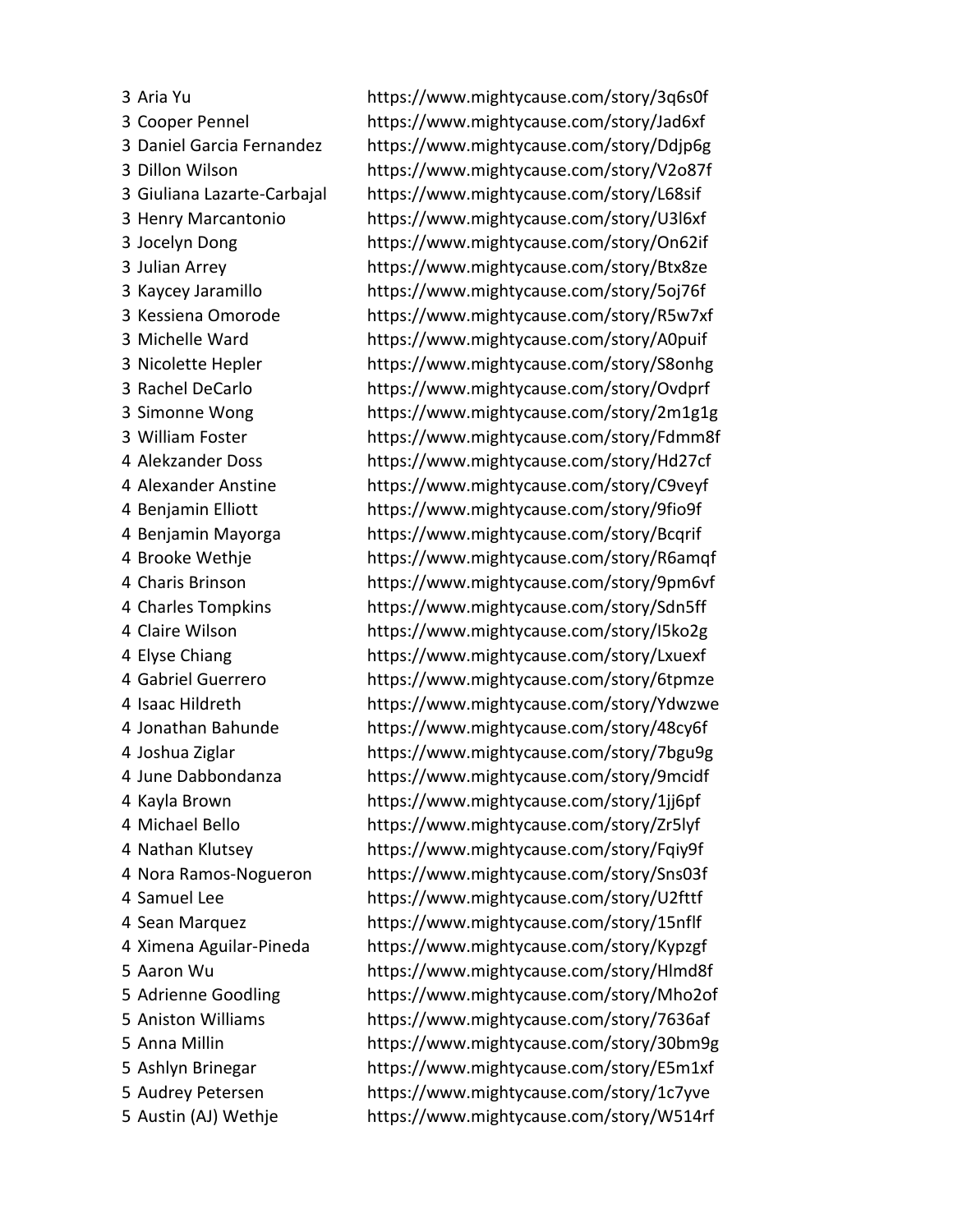Brianna Pino https://www.mightycause.com/story/Eg9bag Caleb Jedidah Huang https://www.mightycause.com/story/Yuj2hf Chloe Sutton https://www.mightycause.com/story/8qq83g Christine Light https://www.mightycause.com/story/Fgtyhf Deacon Korzeniewski https://www.mightycause.com/story/Gyan0g Eli Cline https://www.mightycause.com/story/Uxzy4g Isaiah Wong https://www.mightycause.com/story/Bn8cif Kaitlyn Coale https://www.mightycause.com/story/Y58wqf Kaylee Jaramillo https://www.mightycause.com/story/O5wvag Lucas Sanchez https://www.mightycause.com/story/Yuieye Nicole Umanzor https://www.mightycause.com/story/Hrbpof Penelope Mead https://www.mightycause.com/story/H6xsof Samuel Marcantonio https://www.mightycause.com/story/Ba4nwf Sophia Eitel https://www.mightycause.com/story/Rpa0hf Vanessa Davies https://www.mightycause.com/story/Mzgt2g Victoria Dittberner https://www.mightycause.com/story/5q1m6f Whitney Wethje https://www.mightycause.com/story/V75vxf Arielle Raborg https://www.mightycause.com/story/74hoxf Ashlyn Riley https://www.mightycause.com/story/3yzj0f Cameron Smithson https://www.mightycause.com/story/Caczeg Camila Sanchez-Leche https://www.mightycause.com/story/9fnerf Camila Zarate https://www.mightycause.com/story/Z72naf Chizuolum Nwagborogu https://www.mightycause.com/story/Y33fxf Elias Hepler https://www.mightycause.com/story/Ao82sf Emmett Santiago https://www.mightycause.com/story/K7zbif Enoch Zhou https://www.mightycause.com/story/Edptff Evangeline Risbeck https://www.mightycause.com/story/Yfp5dg Glen Kasoma https://www.mightycause.com/story/Uhfgvf Graycee Raborg https://www.mightycause.com/story/9f6wtf Hope Ruei https://www.mightycause.com/story/2udbjf Isabel Bahunde https://www.mightycause.com/story/Kwd44g Joshua Kiawu https://www.mightycause.com/story/95bxhf Josue Guerrero https://www.mightycause.com/story/J5q5gg Leah Batty https://www.mightycause.com/story/Xod0rf Lucas Alvarenga https://www.mightycause.com/story/7non9f Micah Chen https://www.mightycause.com/story/Gx7obf Naiara Diaz Beltran https://www.mightycause.com/story/Xlso8f Noah Sutton https://www.mightycause.com/story/Thiq8f Noah Troche https://www.mightycause.com/story/2lnj5g Owen Rogers https://www.mightycause.com/story/Q4sfxf Robert Brinson https://www.mightycause.com/story/V1r87f Samuel Ziglar https://www.mightycause.com/story/K0cpkf Sierra Simmons https://www.mightycause.com/story/Zuti4g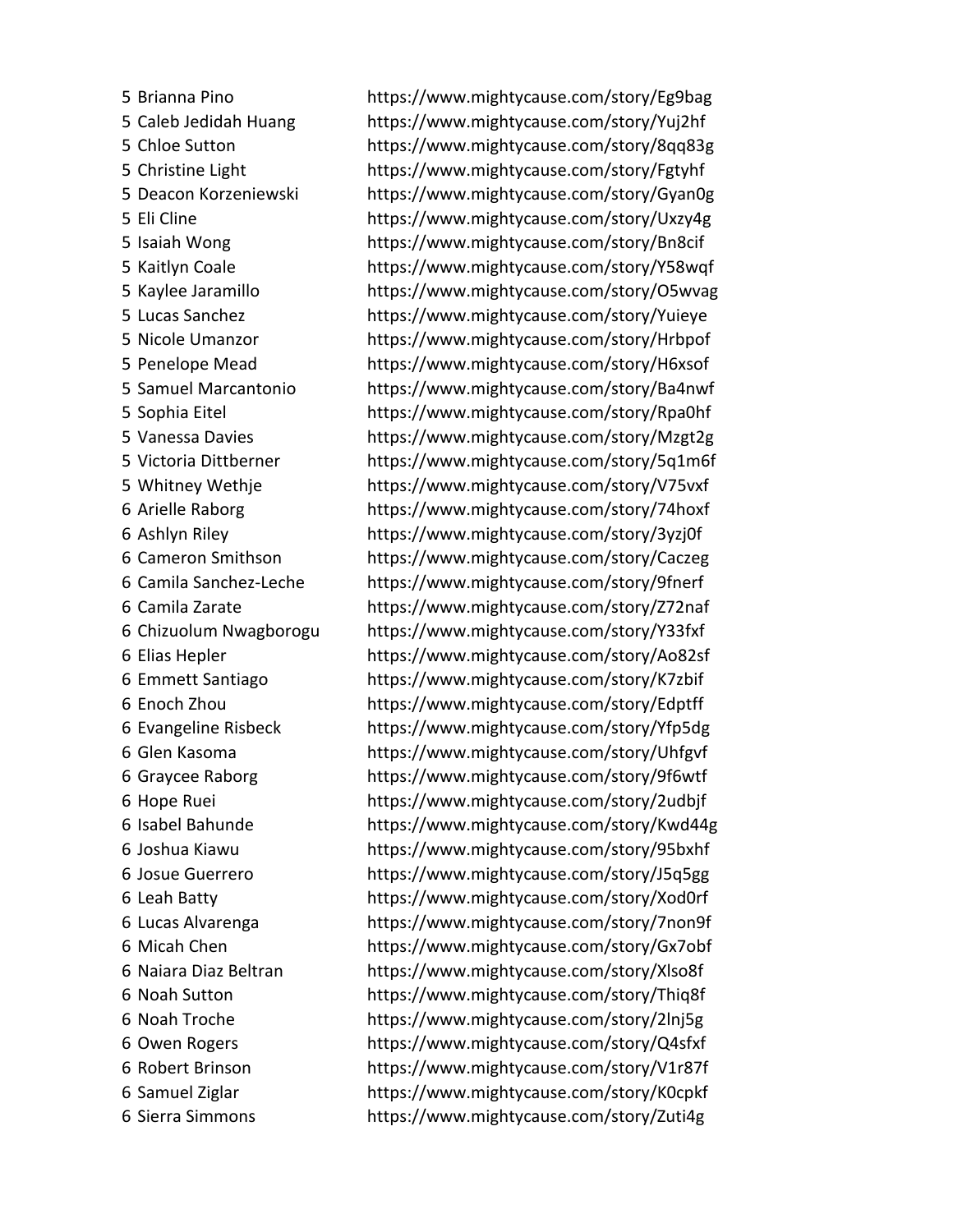Talitha Shotter https://www.mightycause.com/story/G9osaf Timothy Lee https://www.mightycause.com/story/Jsuu0g Veronica Dobre https://www.mightycause.com/story/16ms1f Abigail Sanchez-Leche https://www.mightycause.com/story/Ngc0of Brody Hux https://www.mightycause.com/story/6iznqf Christopher Vasquez https://www.mightycause.com/story/2wdb8f Daniella Martinez https://www.mightycause.com/story/Oxlzfg Dylan Anwar https://www.mightycause.com/story/Lgsg4g Elijah Hughes https://www.mightycause.com/story/Hxz6bg Elizabeth Ortiz https://www.mightycause.com/story/Uiizff Emma Marcantonio https://www.mightycause.com/story/F5xkff Erica Millin https://www.mightycause.com/story/Ucillf Giselle Rosa https://www.mightycause.com/story/V6xvfg Isaac Hays https://www.mightycause.com/story/Q8kaig Isabella Risbeck https://www.mightycause.com/story/53sjnf Itara Phillips https://www.mightycause.com/story/Aqbocg James Shotter https://www.mightycause.com/story/6t9z3g Jared Garcia https://www.mightycause.com/story/Opzo9f Jonathan Easson https://www.mightycause.com/story/Ze2sdf Josiah Davidson https://www.mightycause.com/story/4tu5dg Kaitlyn Huang https://www.mightycause.com/story/86na1g Karen Djojosubagijo https://www.mightycause.com/story/Sh2xzf Laney Derrenbacher https://www.mightycause.com/story/J3sr5g Leah Mora https://www.mightycause.com/story/Gy23tf Logan Korzeniewski https://www.mightycause.com/story/Tthecf Mark Ward https://www.mightycause.com/story/Norowe Maysa Haye https://www.mightycause.com/story/3pxumf Monique Giselle Warah https://www.mightycause.com/story/Linlvf Moses Dong https://www.mightycause.com/story/Hvrucg Olivia Zullo https://www.mightycause.com/story/5x7obf Samantha Doss https://www.mightycause.com/story/Eji81f Samuel Griffin https://www.mightycause.com/story/Ezqbvf Samuel Valentin https://www.mightycause.com/story/14ik2f Sofia Zarate https://www.mightycause.com/story/3ikxuf Summer Hartman https://www.mightycause.com/story/8lc4gf Timothy DeCarlo https://www.mightycause.com/story/46yb4g Xzayvier Casanova https://www.mightycause.com/story/Vvp42g Zach Tilles https://www.mightycause.com/story/Ueenbf Aiden Wu https://www.mightycause.com/story/Ynx43f Angeline Diaz https://www.mightycause.com/story/Nsvoye Anna Troche https://www.mightycause.com/story/3karig Brenny Pineda https://www.mightycause.com/story/Y4w5zf Caden Majerle https://www.mightycause.com/story/Ige5sf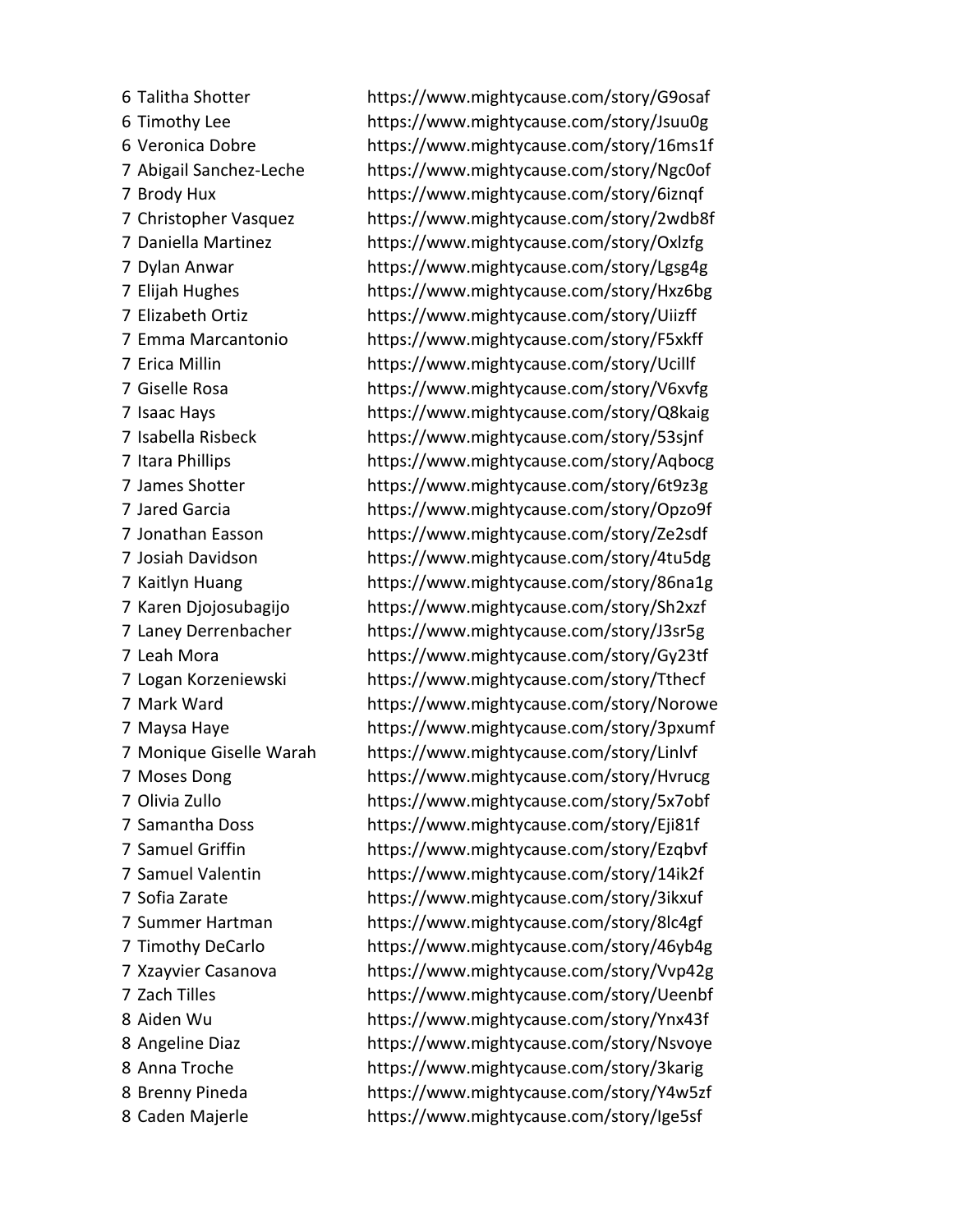Clare Griffin https://www.mightycause.com/story/Pgzuye Cole Wethje https://www.mightycause.com/story/Uhx6ye Daniel Ochoa https://www.mightycause.com/story/Tbuw3g Daniela Fuentes https://www.mightycause.com/story/42klgf Emilia Noda https://www.mightycause.com/story/H2by2g Etel Diaz https://www.mightycause.com/story/2csadf Gabriel Najarro https://www.mightycause.com/story/Hp1o4g Gabriella Escobar https://www.mightycause.com/story/E5rchf Grace Hildreth https://www.mightycause.com/story/Jen4df Jacob Rogers https://www.mightycause.com/story/U7lghg Javiera Arrey https://www.mightycause.com/story/Sb2f6g Juliana Yzabel Simeon https://www.mightycause.com/story/N65vjf Kayla Batty https://www.mightycause.com/story/Fw3tmf Lisa Leite https://www.mightycause.com/story/Phtj5g Luke Mannix https://www.mightycause.com/story/4bm1ag Marley Pennel https://www.mightycause.com/story/1fhicg Melanie Mosby https://www.mightycause.com/story/706c6f Oluwatola Fayemiwo https://www.mightycause.com/story/Pro5we Piper Matthews https://www.mightycause.com/story/8iqwwe Samuel Simmons https://www.mightycause.com/story/L32ihf Sharon Brinson https://www.mightycause.com/story/Snhcbf Tobias Shurie https://www.mightycause.com/story/Mu5oig Alexandro Jaramillo https://www.mightycause.com/story/Q7ow0g Anna O'Connell https://www.mightycause.com/story/U2uj7g Anna Tilles https://www.mightycause.com/story/Av8lbf Asher Banwo https://www.mightycause.com/story/3huanf Brett Derrenbacher https://www.mightycause.com/story/Dfu9cg Bryan Korzeniewski https://www.mightycause.com/story/L1iwzf Camila Fuentes https://www.mightycause.com/story/5017pf Daniel Niu https://www.mightycause.com/story/Fxub4f Elizabeth Bennett https://www.mightycause.com/story/Yoj23g Elyjah Tsouck Ibounde https://www.mightycause.com/story/N66b2f Esteban Flores https://www.mightycause.com/story/A0wa9f Gabriel Leconte https://www.mightycause.com/story/P6yuyf Gabriel Santander-Leche https://www.mightycause.com/story/Wh0v9g Gabrielle Eitel https://www.mightycause.com/story/76u8xf Hannah Foster https://www.mightycause.com/story/7wl19g Jack Marcantonio https://www.mightycause.com/story/D4f2ig Jordyn Taylor https://www.mightycause.com/story/Mkq6ag Juan Valentin https://www.mightycause.com/story/Tpbhgf Julietta Romero https://www.mightycause.com/story/Fhzuzf Kaden Johnson https://www.mightycause.com/story/Svy2yf Kai Adames https://www.mightycause.com/story/Dz6tif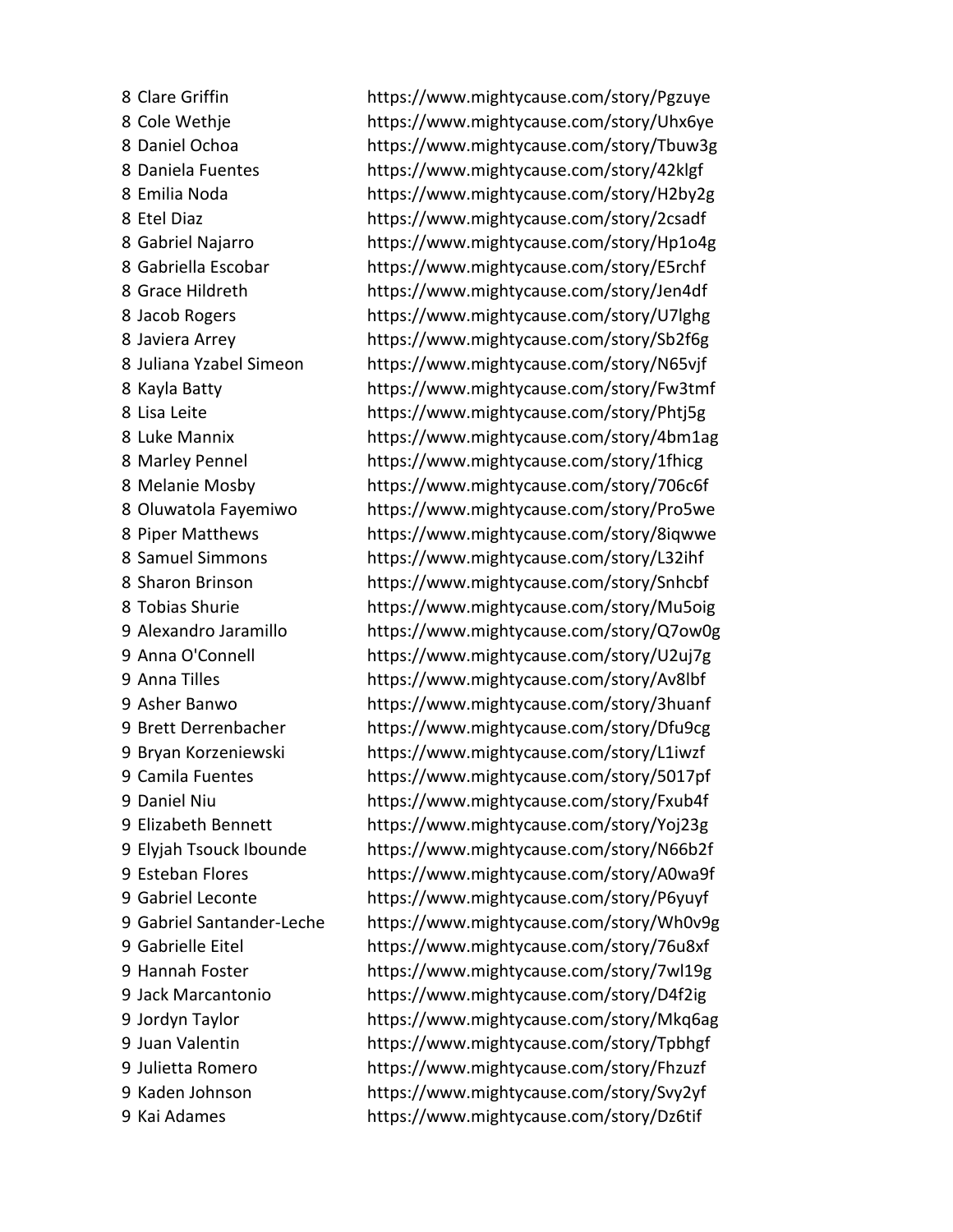Kathryn DeCarlo https://www.mightycause.com/story/I8wd7f Katie Burke https://www.mightycause.com/story/Bum3bg Kendall Pasquarelli https://www.mightycause.com/story/Htov5f Luke Tellier https://www.mightycause.com/story/Papdsf Mario Ochoa https://www.mightycause.com/story/Tlbp2f Matthew Wilcox https://www.mightycause.com/story/Aokwbg Miguel Lorenzo Simeon https://www.mightycause.com/story/Jbnsaf Molly Surma https://www.mightycause.com/story/Elm1ig Natasha Davies https://www.mightycause.com/story/3k0pdf Nathalie Bowen https://www.mightycause.com/story/Ky6plf Raquel Diaz https://www.mightycause.com/story/D40zif Samantha Taylor https://www.mightycause.com/story/6ad2tf Sarah Brewer https://www.mightycause.com/story/8n2wcg Sebastian Martinez https://www.mightycause.com/story/O2t4xe Stephen Jones https://www.mightycause.com/story/M8wpvf Tamar Shotter https://www.mightycause.com/story/2cb7rf William Davidson https://www.mightycause.com/story/S152eg Abigail Williams https://www.mightycause.com/story/Vsjy8g Benjamin Zullo https://www.mightycause.com/story/6choye Camila Stagnoli https://www.mightycause.com/story/Jai9mf Chloe Rogers https://www.mightycause.com/story/P9iiig Cristian Cruz https://www.mightycause.com/story/Sjm33f Daniel Jones https://www.mightycause.com/story/Pdwu9f Elias Stockton https://www.mightycause.com/story/Z8hyyf Emmanuel Warah Jr https://www.mightycause.com/story/E48w2g Faith Hartman https://www.mightycause.com/story/Pxf4we Gianna Ellis https://www.mightycause.com/story/Cu537f Ian Shirey https://www.mightycause.com/story/33kvfg Isaiah Cline https://www.mightycause.com/story/3rt4df Jeremie Tsouck Ibounde https://www.mightycause.com/story/99nw4f John Stockton https://www.mightycause.com/story/Yj2vwe Joseph Jones https://www.mightycause.com/story/R8tx4f Kyle McShea https://www.mightycause.com/story/Yx7oeg Leonardo Rodriguez https://www.mightycause.com/story/Uc33jg Logan Matthews https://www.mightycause.com/story/2i60qf Madison Reap https://www.mightycause.com/story/4okqeg Margaret Wilcox https://www.mightycause.com/story/Klp5hf Namvinh Phan https://www.mightycause.com/story/3ctthf Oluwatayo Fayemiwo https://www.mightycause.com/story/6m8lhf Peter Shotter https://www.mightycause.com/story/Dhjckf Rio Wexler https://www.mightycause.com/story/Q4458g Sofia Viruez-Munoz https://www.mightycause.com/story/S6en2f Austin Leach https://www.mightycause.com/story/Q0pz0g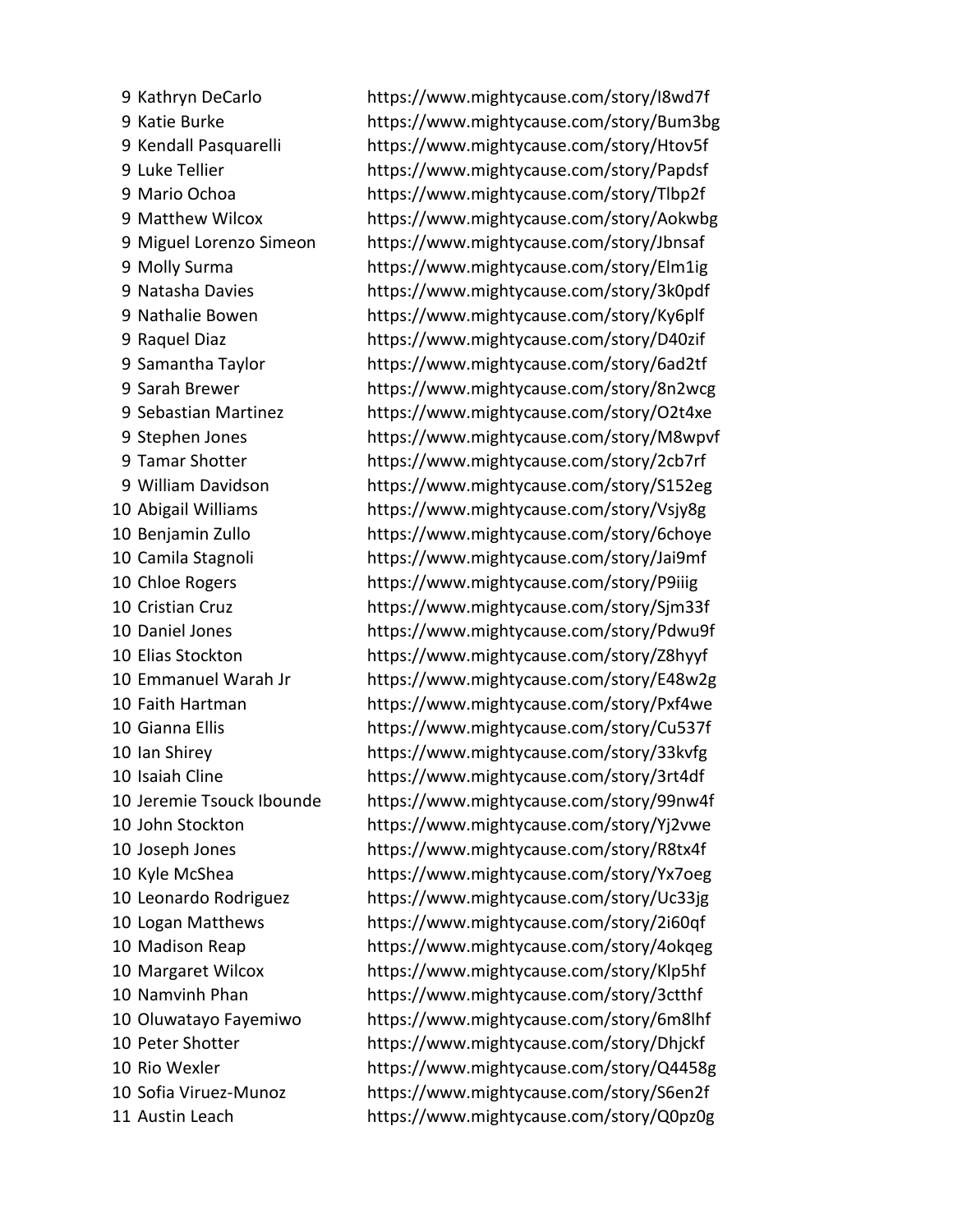Benjamin O'Connell https://www.mightycause.com/story/C0vnbf Bethany Niu https://www.mightycause.com/story/8gmmxe Caleb Brewer https://www.mightycause.com/story/Bw71ig Caleb Doyle https://www.mightycause.com/story/L1lvvf Carson Merryman https://www.mightycause.com/story/Yd7suf Christine Niu https://www.mightycause.com/story/Xjabgg Daniel Villela https://www.mightycause.com/story/C5a2ag Garrett Polk https://www.mightycause.com/story/4jr6vf Gina Zavala https://www.mightycause.com/story/Ycc8tf Jaden Cesar https://www.mightycause.com/story/W2ro5g Joel Otoo https://www.mightycause.com/story/8hkexe Jonathan Pineda https://www.mightycause.com/story/3c3wjf Jose Valentin Jr. https://www.mightycause.com/story/Yb4t5f Joshua Cardosi https://www.mightycause.com/story/Wrqb8f Kristen Kassis https://www.mightycause.com/story/5hqtze Lars Brownworth https://www.mightycause.com/story/Ats78f Lillian Potter https://www.mightycause.com/story/7or6cg Mekayla Johnson https://www.mightycause.com/story/Ffcugg Miah Chavez https://www.mightycause.com/story/Iaal0f Nathan Lin https://www.mightycause.com/story/Rytfhg Abby Stoy https://www.mightycause.com/story/Oj8u3f Charles Moore https://www.mightycause.com/story/K8tk0f Christa Welch https://www.mightycause.com/story/Dcljof Christopher Taylor https://www.mightycause.com/story/8nyi2f Hannah Keeler https://www.mightycause.com/story/Jr4oyf Jaden Duron https://www.mightycause.com/story/Hvizcf Kacy Horne https://www.mightycause.com/story/Jocaff Kayla Bello https://www.mightycause.com/story/21n2uf Laura Fuentes https://www.mightycause.com/story/4i6kif Maiya Santiago https://www.mightycause.com/story/Aogwig Megan Chouinard https://www.mightycause.com/story/T11a4f Ricot Janvier https://www.mightycause.com/story/Nqt26f Steven Awad https://www.mightycause.com/story/7c85fg Talia Shyotis https://www.mightycause.com/story/G5ikeg Thomas Stockton https://www.mightycause.com/story/Lp1gyf Warner Jones https://www.mightycause.com/story/D75zbg Yesenia Perez https://www.mightycause.com/story/Bvajhf K Abigail Foster https://www.mightycause.com/story/0yb45f K Alexandra Jones https://www.mightycause.com/story/Dt4ahg K Anabel da Rocha https://www.mightycause.com/story/A6pwwe K Audrey Jin https://www.mightycause.com/story/Nignyf K Ayden Diaz Beltran https://www.mightycause.com/story/Jqs35f K Benaiah Porter https://www.mightycause.com/story/Sidh0f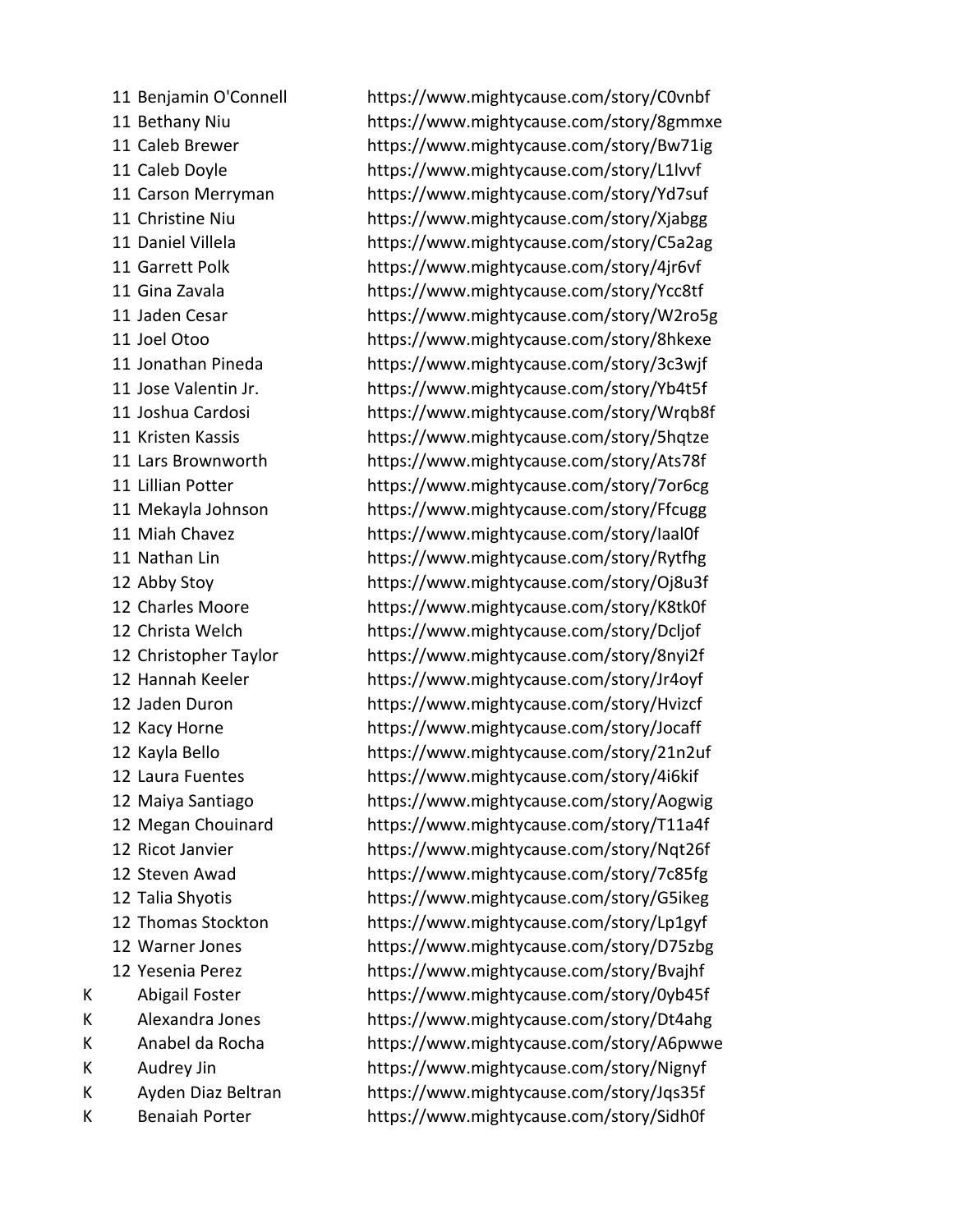K Benjamin Garcia Fernandez https://www.mightycause.com/story/Ahgv6g K Eleazar Greene https://www.mightycause.com/story/Xylfjf K Grace Sutton https://www.mightycause.com/story/Ihfl9f K Noah Esayas https://www.mightycause.com/story/7le6jg

K Bentley Wethje https://www.mightycause.com/story/Dc46nf K Bethany Wilson https://www.mightycause.com/story/Wh4qxf K Boluwatife Akanbi https://www.mightycause.com/story/Yog0ef K Caris Shotter https://www.mightycause.com/story/55eg2f K Eliza Wilson https://www.mightycause.com/story/Vq1fdg K Emily Serva https://www.mightycause.com/story/53gvcg K Emma Chan https://www.mightycause.com/story/Gpi36g K Esther Crutchfield https://www.mightycause.com/story/Np2kef K Genevieve Meeks https://www.mightycause.com/story/Z2m7cf K Isabella Martinez https://www.mightycause.com/story/Ptv2eg K Julian Easson https://www.mightycause.com/story/W5r62g K Lana Lopez https://www.mightycause.com/story/Aruy2g K Leah Williams https://www.mightycause.com/story/Pqjdcg K Lincoln Wethje https://www.mightycause.com/story/In9w5g K Matias Mayorga https://www.mightycause.com/story/K6q37f K Matias Sanchez https://www.mightycause.com/story/Rcbzve K Miles Sumlin https://www.mightycause.com/story/P6dpaf K Natalie Tompkins https://www.mightycause.com/story/Q8lc4g K Noah Nguyen https://www.mightycause.com/story/X6mvuf K Quinn Macias https://www.mightycause.com/story/1jgseg K Sofia Valle https://www.mightycause.com/story/09ol3g Pre-K Adalia Erickson https://www.mightycause.com/story/Ew92hg Pre-K Adalynn Jones https://www.mightycause.com/story/U5snfg Pre-K Adelaide Hoover https://www.mightycause.com/story/Vrbyeg Pre-K Alexandria Garofalo https://www.mightycause.com/story/6685mf Pre-K Alyssa Shombert https://www.mightycause.com/story/F8bh4g Pre-K Amelia Mells https://www.mightycause.com/story/Tiornf Pre-K Anthony Brewer https://www.mightycause.com/story/Fcg80g Pre-K Antonella Martinez https://www.mightycause.com/story/Wcb3xf Pre-K Ariella Jones https://www.mightycause.com/story/C0aogg Pre-K Avery Lau https://www.mightycause.com/story/N57ewf Pre-K Avery Yu https://www.mightycause.com/story/U04vof Pre-K Bodhe Dickens https://www.mightycause.com/story/A0416f Pre-K Carlee Mitchelle Aparente https://www.mightycause.com/story/D4odcg Pre-K Caroline Wilson https://www.mightycause.com/story/Sdmxdf Pre-K Carter Stewart https://www.mightycause.com/story/9zz0hf Pre-K Charles Bentz https://www.mightycause.com/story/Zxaryf Pre-K Chimbusonma Okafor https://www.mightycause.com/story/Ppse3g Pre-K Connor Shaffner https://www.mightycause.com/story/61ydgf